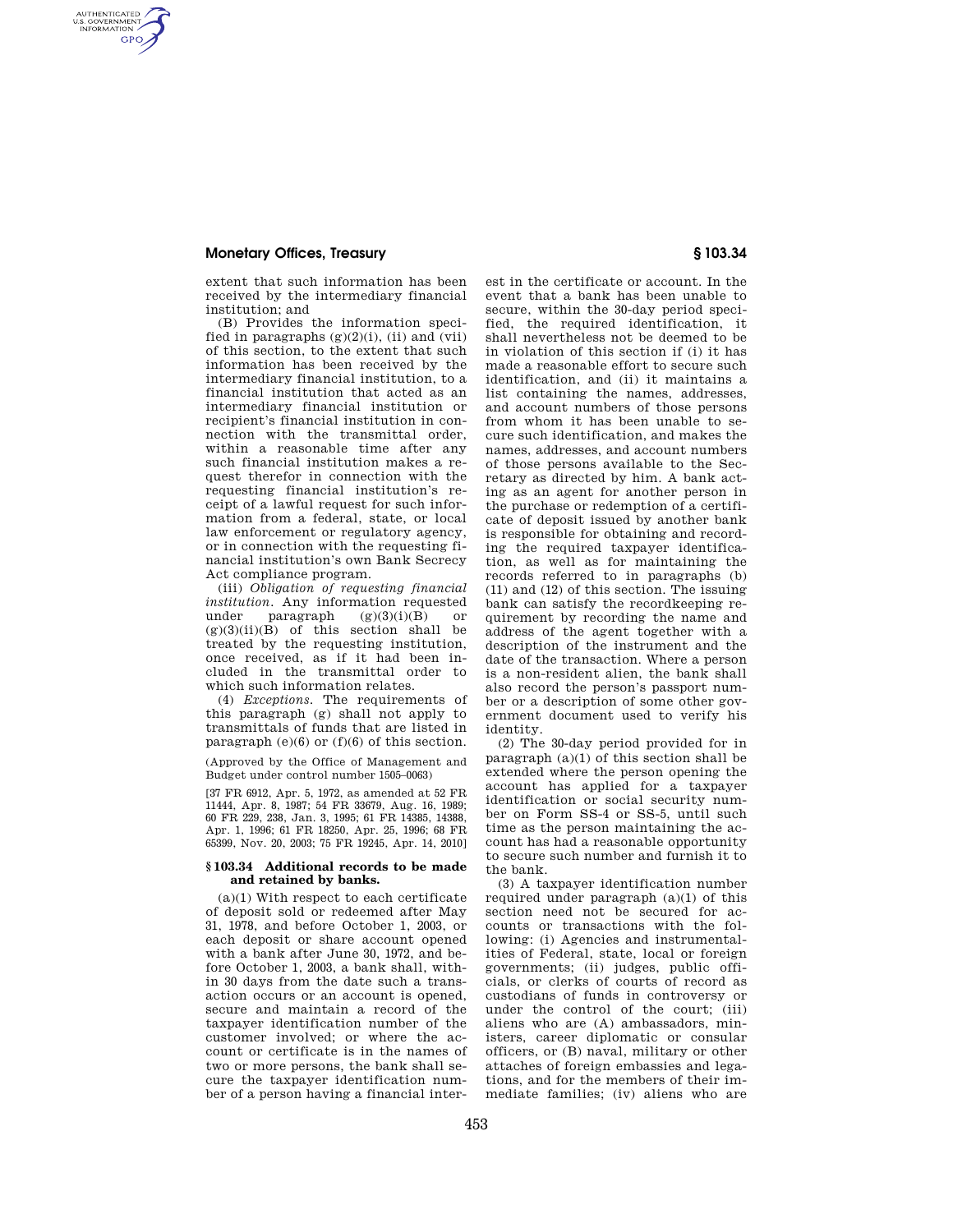accredited representatives of international organizations which are entitled to enjoy privileges, exemptions and immunities as an international organization under the International Organization Immunities Act of December 29, 1945 (22 U.S.C. 288), and the members of their immediate families; (v) aliens temporarily residing in the United States for a period not to exceed 180 days; (vi) aliens not engaged in a trade or business in the United States who are attending a recognized college or university or any training program, supervised or conducted by any agency of the Federal Government; (vii) unincorporated subordinate units of a tax exempt central organization which are covered by a group exemption letter, (viii) a person under 18 years of age with respect to an account opened as a part of a school thrift savings program, provided the annual interest is less than \$10; (ix) a person opening a Christmas club, vacation club and similar installment savings programs provided the annual interest is less than \$10; and (x) non-resident aliens who are not engaged in a trade or business in the United States. In instances described in paragraphs (a)(3), (viii) and (ix) of this section, the bank shall, within 15 days following the end of any calendar year in which the interest accrued in that year is \$10 or more use its best effort to secure and maintain the appropriate taxpayer identification number or application form therefor.

(4) The rules and regulations issued by the Internal Revenue Service under section 6109 of the Internal Revenue Code of 1954 shall determine what constitutes a taxpayer identification number and whose number shall be obtained in the case of an account maintained by one or more persons.

(b) Each bank shall, in addition, retain either the original or a microfilm or other copy or reproduction of each of the following:

(1) Each document granting signature authority over each deposit or share account, including any notations, if such are normally made, of<br>specific identifying information information verifying the identity of the signer (such as a driver's license number or credit card number);

**§ 103.34 31 CFR Ch. I (7–1–10 Edition)** 

(2) Each statement, ledger card or other record on each deposit or share account, showing each transaction in, or with respect to, that account;

(3) Each check, clean draft, or money order drawn on the bank or issued and payable by it, except those drawn for \$100 or less or those drawn on accounts which can be expected to have drawn on them an average of at least 100 checks per month over the calendar year or on each occasion on which such checks are issued, and which are (i) dividend checks, (ii) payroll checks, (iii) employee benefit checks, (iv) insurance claim checks, (v) medical benefit checks, (vi) checks drawn on government agency accounts, (vii) checks drawn by brokers or dealers in securities, (viii) checks drawn on fiduciary accounts, (ix) checks drawn on other financial institutions, or (x) pension or annuity checks;

(4) Each item in excess of \$100 (other than bank charges or periodic charges made pursuant to agreement with the customer), comprising a debit to a customer's deposit or share account, not required to be kept, and not specifically exempted, under paragraph (b)(3) of this section;

(5) Each item, including checks, drafts, or transfers of credit, of more than \$10,000 remitted or transferred to a person, account or place outside the United States;

(6) A record of each remittance or transfer of funds, or of currency, other monetary instruments, checks, investment securities, or credit, of more than \$10,000 to a person, account or place outside the United States;

(7) Each check or draft in an amount in excess of \$10,000 drawn on or issued by a foreign bank which the domestic bank has paid or presented to a nonbank drawee for payment;

(8) Each item, including checks, drafts or transfers of credit, of more than \$10,000 received directly and not through a domestic financial institution, by letter, cable or any other means, from a bank, broker or dealer in foreign exchange outside the United States;

(9) A record of each receipt of currency, other monetary instruments, investment securities or checks, and of each transfer of funds or credit, of